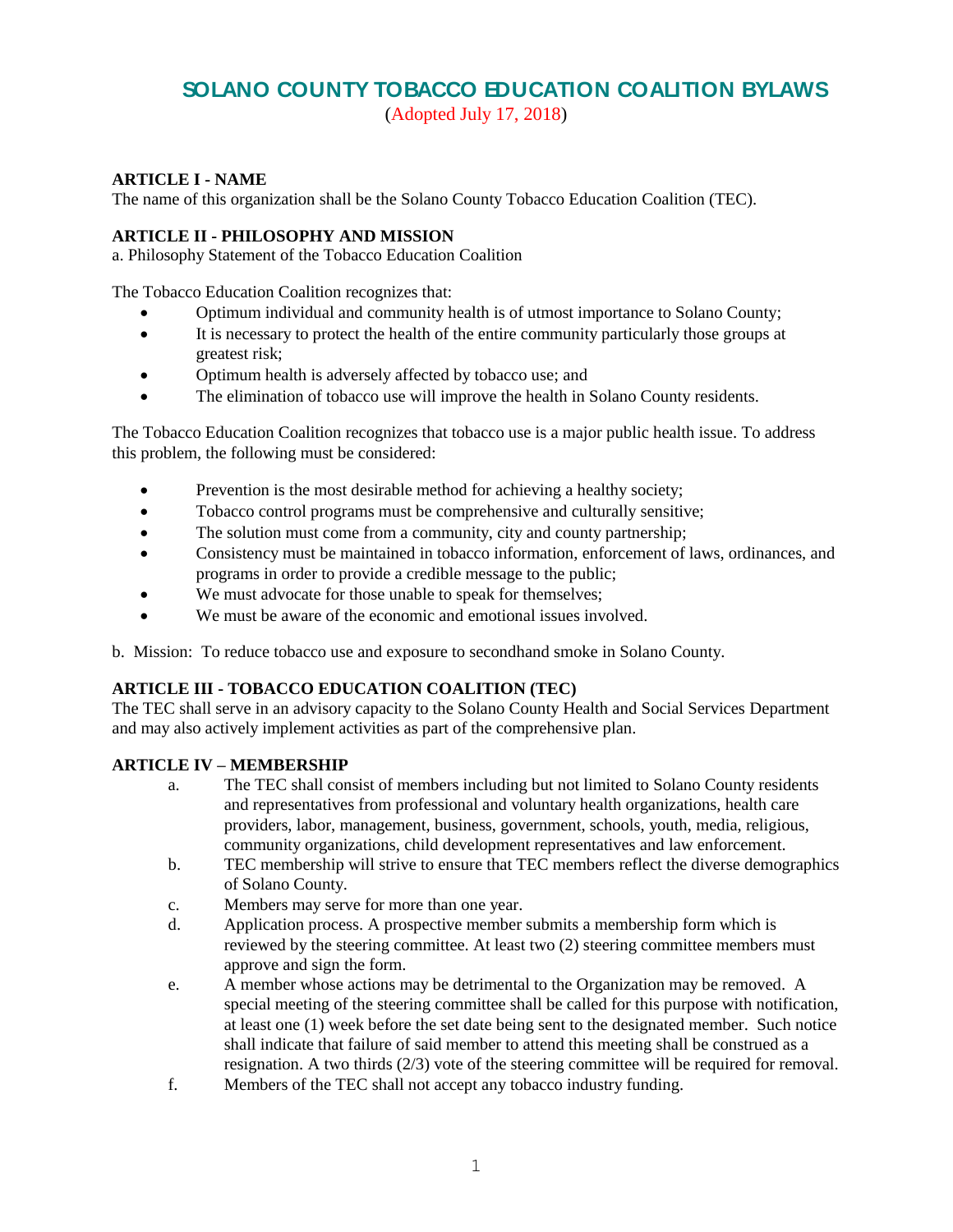### **ARTICLE V - SATISFACTION SURVEY**

A TEC satisfaction survey of members will be conducted annually to assess how the coalition members feel that the group is functioning, and determine ways the Solano County Health and Social Services Department, Tobacco Prevention and Education Program Staff and TEC steering committee and members can better meet the TEC's needs.

### **ARTICLE VI - MEETINGS OF THE TOBACCO EDUCATION COALITION**

- a. The TEC shall hold regular meetings at least **four** times each calendar year.
- b. A Co-Chair or Project Director may call special meetings.

#### **ARTICLE VII - QUORUM/TRANSACTION OF BUSINESS**

One-third of the TEC members present shall constitute a quorum for transaction of business at any meeting of the TEC. Unless otherwise stated in these Bylaws, a simple majority vote of those present is required for the transaction of business.

#### **ARTICLE VIII - ELECTION PROCESS FOR CO-CHAIRS**

- a. Nomination by membership, through a prior written notice and nomination form.
- b. Secure consent of individuals nominated.
- c. Nominations from floor at TEC meeting.
- d. Discussion.
- e. Vote by acclamation or ballot if more than one individual is nominated for the same office.

#### **ARTICLE IX - CONFLICT OF INTEREST**

No member may serve on a committee or represent their organization where a conflict of interest could arise as determined by the discretion of a Co-Chair.

#### **ARTICLE X - OFFICERS**

- a. The officers of the TEC shall be two (2) Co-Chairs.
- b. At least one (1) TEC co-chair must be a community volunteer or represent an organization that is not funded by tobacco prevention.
- b. The officers shall be elected by the TEC in January and shall serve a one (1) year term beginning February 1 or until successors are elected.
- c. Any vacancy occurring among the officers of the Organization may be filled for the unexpired term by the TEC.
- d. The two (2) Co-Chairs shall be the primary officers of the TEC and at least one (1) Co-Chair shall preside at all meetings of the TEC and of its Steering Committee. The Co-Chairs shall share the usual duties of the office, such as other duties that may be prescribed by the TEC from time to time, and shall be ex-officio members of all committees. The duties of the office will be shared and divided between the two (2) Co-Chairs.

#### **ARTICLE XI - STEERING COMMITTEE**

- a. The Steering Committee shall consist of the two (2) Co-Chairs, each Subcommittee Chair, and the Tobacco Prevention & Education Program (TPEP) Project Coordinator
- b. The Steering Committee shall meet prior to TEC meetings and as needed.
- c. One of the two (2) Co-Chairs of the TEC shall act as Chair of each Steering Committee meeting. The two (2) Co-Chairs may rotate acting as Chair of the Steering Committee.
- d. The steering committee shall be responsible for developing TEC meeting agendas, conducting any business that assists in the effectiveness of TEC meetings, and review appropriate sections of the TPEP Progress Report.
- e. The Steering Committee shall be responsible for the review and update of the TEC Bylaws, to reflect any proposed changes. Review of the Bylaws shall occur every other year ending with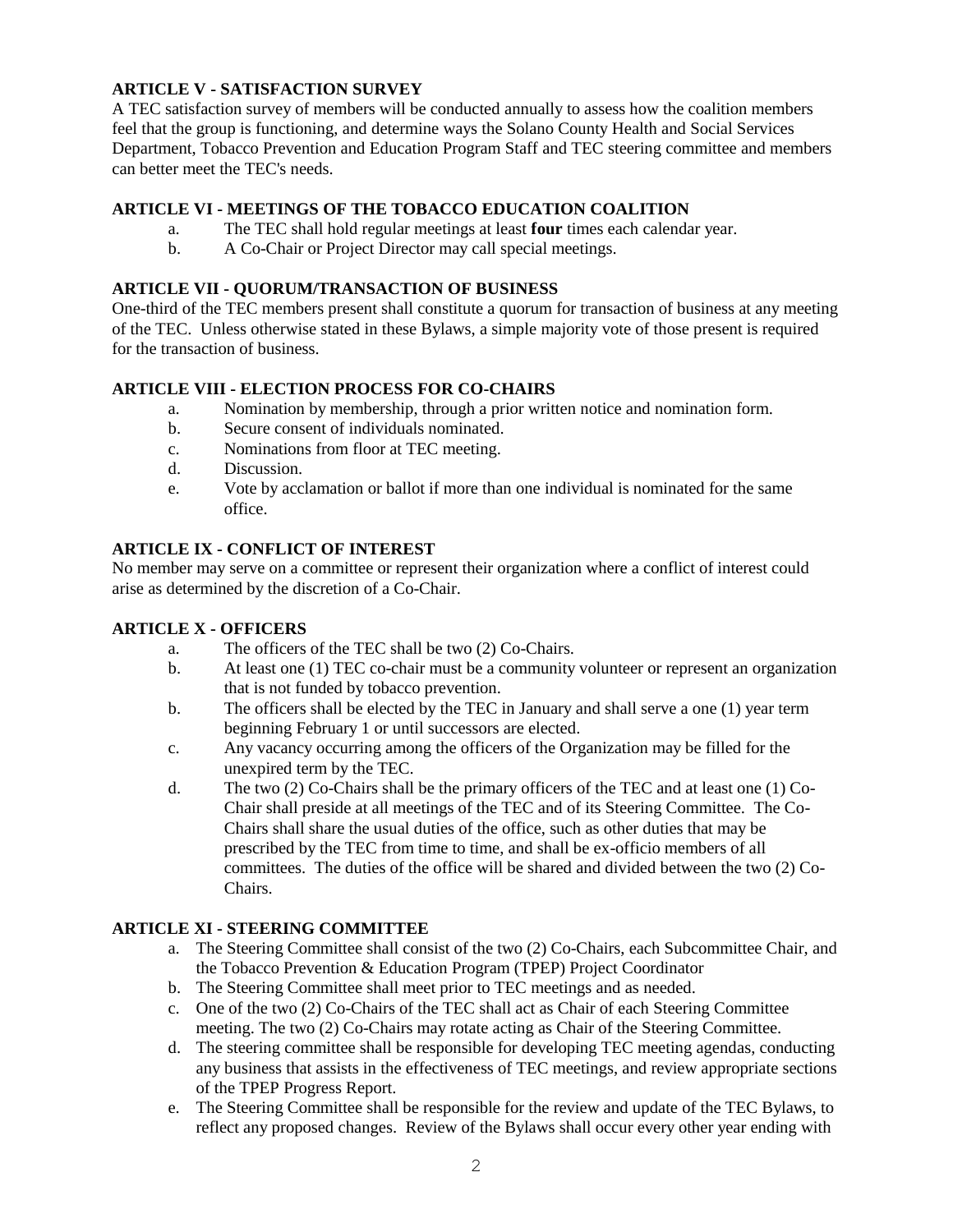an odd number, or as needed to support the TPEP work plan.

f. The Steering Committee may take action on behalf of the TEC in matters of such urgency that decisions must be made before the next TEC meeting, provided that any action taken shall not conflict with the policies and express wishes of the TEC. Any action so taken shall be reported at the next regular meeting of the TEC. If time permits, an email soliciting input from the membership shall be sent to help inform this action.

#### **ARTICLE XII - TOBACCO EDUCATION COALITION SUBCOMMITTEES**

- a. The TEC will form and suspend subcommittees*,* as needed, to assist in the implementation of activities. Activities will be implemented based upon the TPEP Scope of Work and any additional tobacco prevention activities that the TEC decides to conduct*.* Each subcommittee will elect a Chair for a one (1) year term or part thereof. A current subcommittee description shall be incorporated as an Appendix.
- b. The Chair of each Subcommittee will be an ex officio member of the TEC with one (1) vote.
- c. Subcommittee membership will consist of TEC Members and TPEP staff as well as other community individuals recommended to the TEC.
- d. Subcommittee chair will assist TPEP staff in the preparation of meeting agendas, facilitate subcommittee meetings, communicate with Co-chairs about work done in subcommittee meetings, and report progress to the Steering Committee.

#### **ARTICLE XIII - POLICY ON SUBCOMMITTEE QUORUM**

Whereas the subcommittees need adequate member representation and input on plans and recommendations that come out of those subcommittees, and whereas it is not always possible to obtain sufficient attendance at a subcommittee meeting to establish a quorum, the Bylaws Committee recommend, as a matter of TEC policy that the presence of the subcommittee Chair plus at least two additional members shall constitute a quorum at subcommittee meetings.

#### **ARTICLE XIV - AMENDMENTS**

These Bylaws may be adopted, amended or repealed by the TEC by a two-thirds (2/3) vote of the members present and voting at a duly convened meeting. The TEC must be notified in writing at least twenty (20) days in advance of any meeting at which action will be taken on proposed amendments to these Bylaws.

#### **ARTICLE XV – ORIENTATION PROCEDURE FOR NEW MEMBERS**

#### **Recruitment Procedure:**

- a. The TEC member talks to Prospective Member (PM) and gives him/her a TEC informational flyer and membership form.
- b. The TEC member invites PM to TEC meeting.
- c. The PM attends TEC meeting and submits membership form to TPEP staff.
- d. TPEP checks membership form for completion and presents to Steering Committee.
- e. Steering Committee reviews and approves or disapproves completed membership form.
- f. TPEP sends welcome letter and orientation information to new TEC member.
- g. TPEP follows up with individuals whose membership form was disapproved or incomplete.

#### **Orientation Procedure:**

- **a.** On a regular basis, depending on volume, the Coalition and Community Engagement Coordinator and at least one Co-chair will convene new members for an orientation.
- **b.** Orientation activities will include a review of the online TEC resources, an opportunity to get to know one another and their areas of interest, and the current status of the TPEP work plan and TEC activities.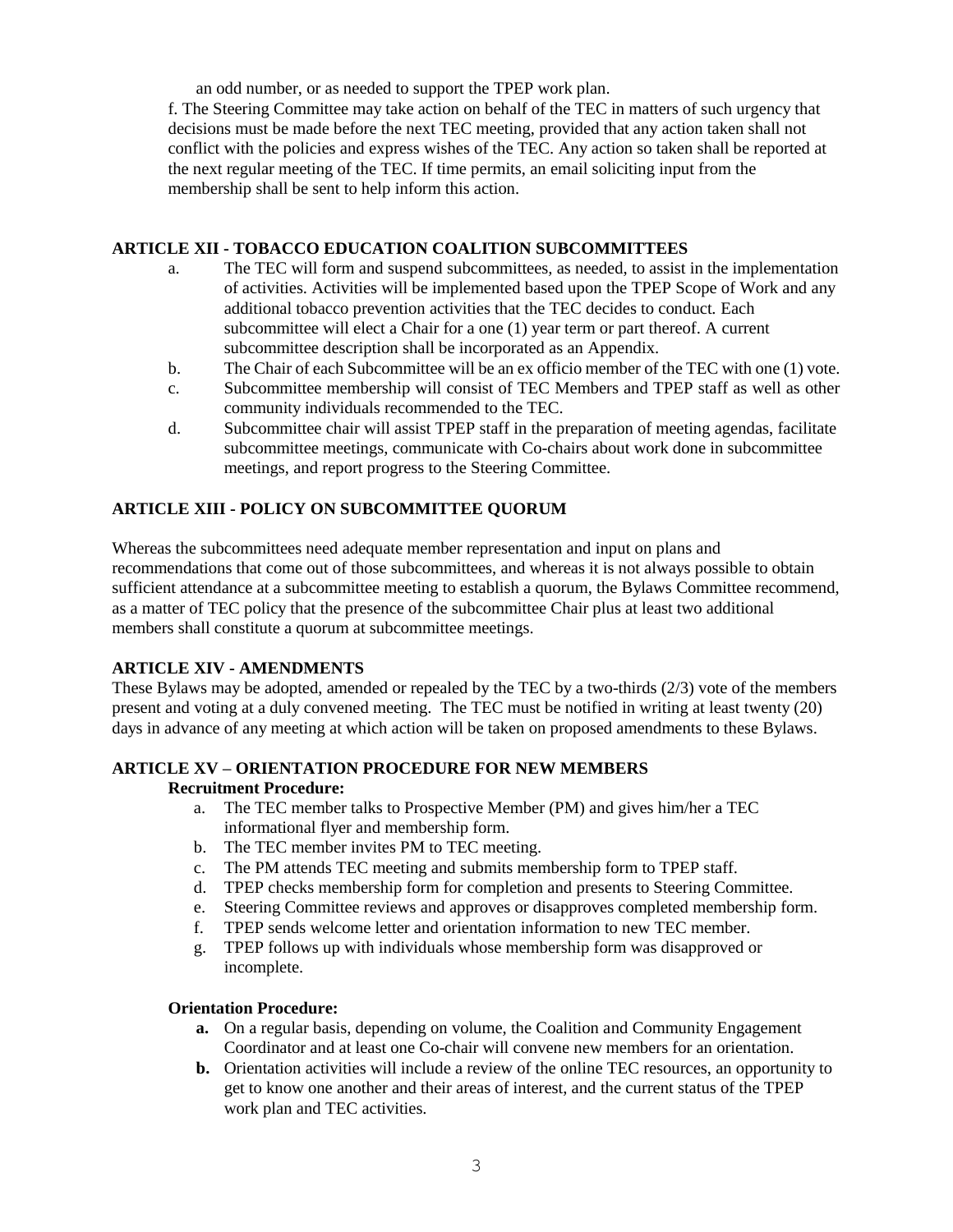#### **Training of Coalition Members:**

 $\overline{\phantom{a}}$ 

A 2 to 3-hour *Tobacco 101* training will be held annually to help new members learn more about the tobacco control movement and to enrich the knowledge of existing members. Topics will be chosen by existing members. The training will occur in two distinct segments—core training followed by advanced training. This would allow existing members to participate in the segment(s) most appropriate for them.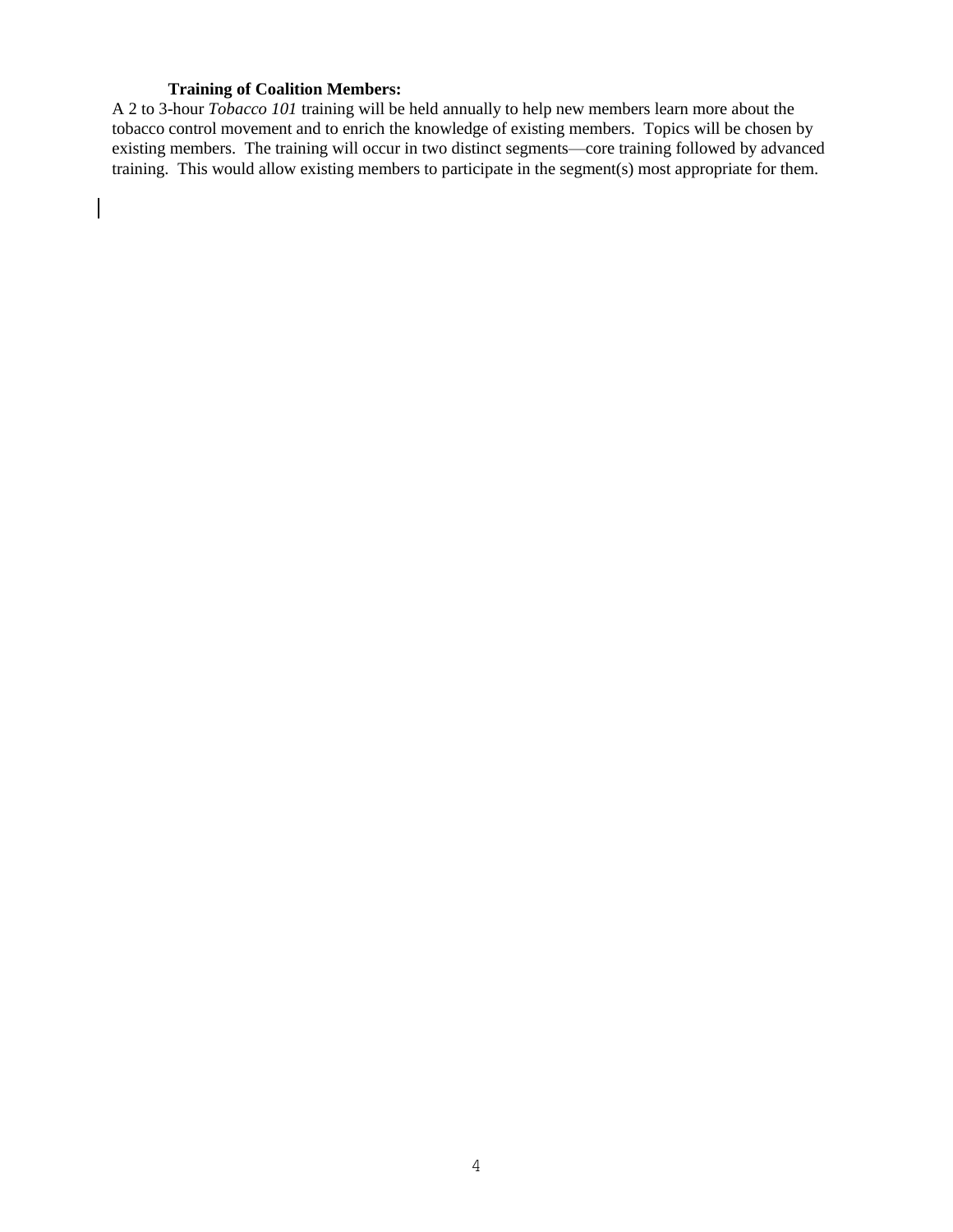## Appendix

## **SOLANO COUNTY TOBACCO EDUCATION COALITION Solano County Smoke/Aerosol-free Policy Subcommittee**

| <b>JOB TITLE</b>               | <b>Subcommittee Member</b>                                                                                                                                                                                                                                                                                                                                                                                                                                                                                                                                                                        |
|--------------------------------|---------------------------------------------------------------------------------------------------------------------------------------------------------------------------------------------------------------------------------------------------------------------------------------------------------------------------------------------------------------------------------------------------------------------------------------------------------------------------------------------------------------------------------------------------------------------------------------------------|
| <b>RESPONSIBLE TO:</b>         | <b>Tobacco Education Coalition</b>                                                                                                                                                                                                                                                                                                                                                                                                                                                                                                                                                                |
| <b>STAFF RESOURCES</b>         | <b>Committee Chair and Tobacco Prevention</b><br>and Education staff                                                                                                                                                                                                                                                                                                                                                                                                                                                                                                                              |
| LENGTH OF COMMITMENT:          | On going                                                                                                                                                                                                                                                                                                                                                                                                                                                                                                                                                                                          |
| TIME INVOLVEMENT:              | 2-4 hours per month                                                                                                                                                                                                                                                                                                                                                                                                                                                                                                                                                                               |
| MAJOR MEMBER RESPONSIBILITIES: | Participate in committee planning meetings;<br>participate in community health events; present<br>information to local groups to gain support for<br>smoke/aerosol-free policies; attend and/or speak<br>at Commission meetings, Board of Supervisors,<br>or other appropriate meetings that address this<br>issue.                                                                                                                                                                                                                                                                               |
| <b>QUALIFICATIONS</b>          | Be a member of the TEC or a member of the<br>community interested in promotion of smoke-<br>free policies.                                                                                                                                                                                                                                                                                                                                                                                                                                                                                        |
| <b>MAJOR GOAL:</b>             | Pass a policy or amend existing smoke/aerosol-<br>free policy in Solano County.                                                                                                                                                                                                                                                                                                                                                                                                                                                                                                                   |
| <b>SCIENTIFIC RATIONALE</b>    | Exposure to secondhand tobacco smoke has<br>been causally linked to cancer, respiratory, and<br>cardiovascular diseases, and to adverse effects<br>on the health of infants and children. There is no<br>safe level of tobacco smoke exposure; it is<br>estimated that secondhand tobacco smoke<br>causes 34,000 heart disease deaths and 7,300<br>lung cancer deaths annually among adult non-<br>smokers (2005-2009). According to the 2017<br>Online California Adult Tobacco Survey (Online<br>CATS) 54.4 percent of adult Californians aged 18<br>to 64 reported being exposed to secondhand |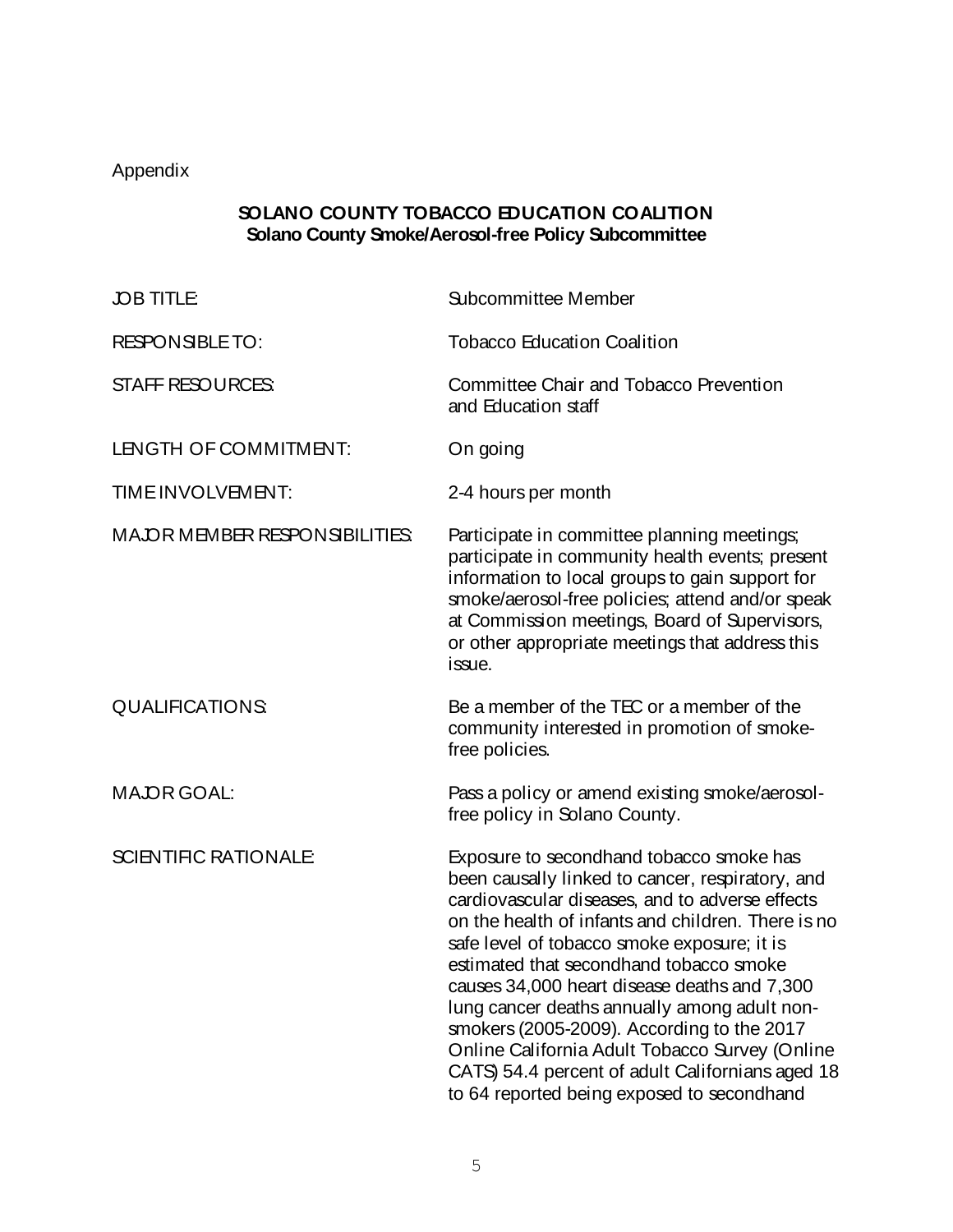smoke recently, and 25.5 percent reported being exposed to secondhand aerosol.

SAMPLE COMMITTEE ACTIVITIES: Recommend names of individuals/groups who may be interested in smoke/aerosol-free policy issues. Assist in activities such as survey-taking, community health events, gathering letters of support, making presentations. Meet with leaders, along with TPEP staff, to move the issue forward.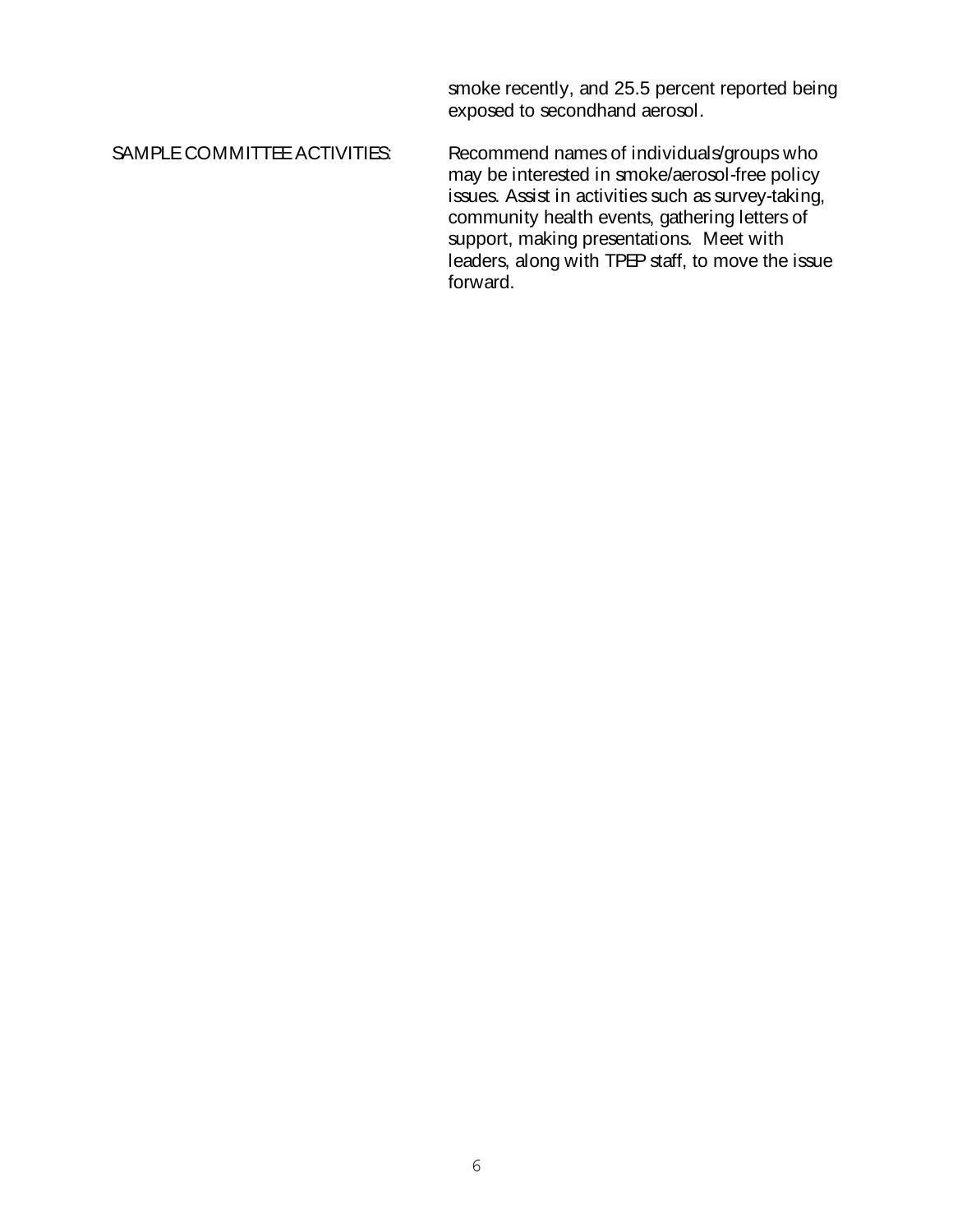## Appendix

 $\overline{\phantom{a}}$ 

## **SOLANO COUNTY TOBACCO EDUCATION COALITION** *Flavors Subcommittee*

| <b>JOB TITLE</b>                      | Subcommittee Member                                                                                                                                                                                                                                                                                                                                                                                                                                                                                                                                        |
|---------------------------------------|------------------------------------------------------------------------------------------------------------------------------------------------------------------------------------------------------------------------------------------------------------------------------------------------------------------------------------------------------------------------------------------------------------------------------------------------------------------------------------------------------------------------------------------------------------|
| <b>RESPONSIBLE TO:</b>                | <b>Tobacco Education Coalition</b>                                                                                                                                                                                                                                                                                                                                                                                                                                                                                                                         |
| <b>STAFF RESOURCES</b>                | <b>Tobacco Prevention and Education staff</b>                                                                                                                                                                                                                                                                                                                                                                                                                                                                                                              |
| LENGTH OF COMMITMENT:                 | 7/01/2018 - 6/30/2021                                                                                                                                                                                                                                                                                                                                                                                                                                                                                                                                      |
| TIME INVOLVEMENT:                     | Minimum of 3 hours per month                                                                                                                                                                                                                                                                                                                                                                                                                                                                                                                               |
| <b>MAJOR MEMBER RESPONSIBILITIES:</b> | Participate in committee planning meetings and<br>present information to local groups to gain<br>support for policy, systems, and environmental<br>work related to prohibiting the sale and<br>distribution of flavored tobacco products; assist<br>with planning and community mobilization;<br>engage youth in leading and implementing<br>projects; attend and/or speak at Commission<br>meetings, City Council, or other appropriate<br>meetings that address this issue.                                                                              |
| <b>QUALIFICATIONS</b>                 | Be a member of the TEC or a member of the<br>community or agency interested in prohibiting<br>access and availability of flavored tobacco<br>products.                                                                                                                                                                                                                                                                                                                                                                                                     |
| <b>MAJOR GOAL:</b>                    | Provide and support passage of policies and<br>implementation of activities in Solano County<br>which support the strategic directions of a policy<br>that reduces and/or prohibits the sale of flavored<br>tobacco products in a selected Solano County<br>city.                                                                                                                                                                                                                                                                                          |
| <b>SCIENTIFIC RATIONALE</b>           | Smoking is the leading cause of preventable<br>death and disease in the U.S., accounting for<br>480,000 deaths annually. Tobacco use stars and<br>is established primarily during adolescence with<br>nearly 9 out of 10 smokers trying their first<br>cigarette by age eighteen. Use of electronic<br>smoking devices (ESD's) has skyrocketed among<br>youth in recent years and studies have shown<br>that kids who use flavored products with ESD's<br>are more likely to become traditional cigarette<br>smokers. Four out of five youth tobacco users |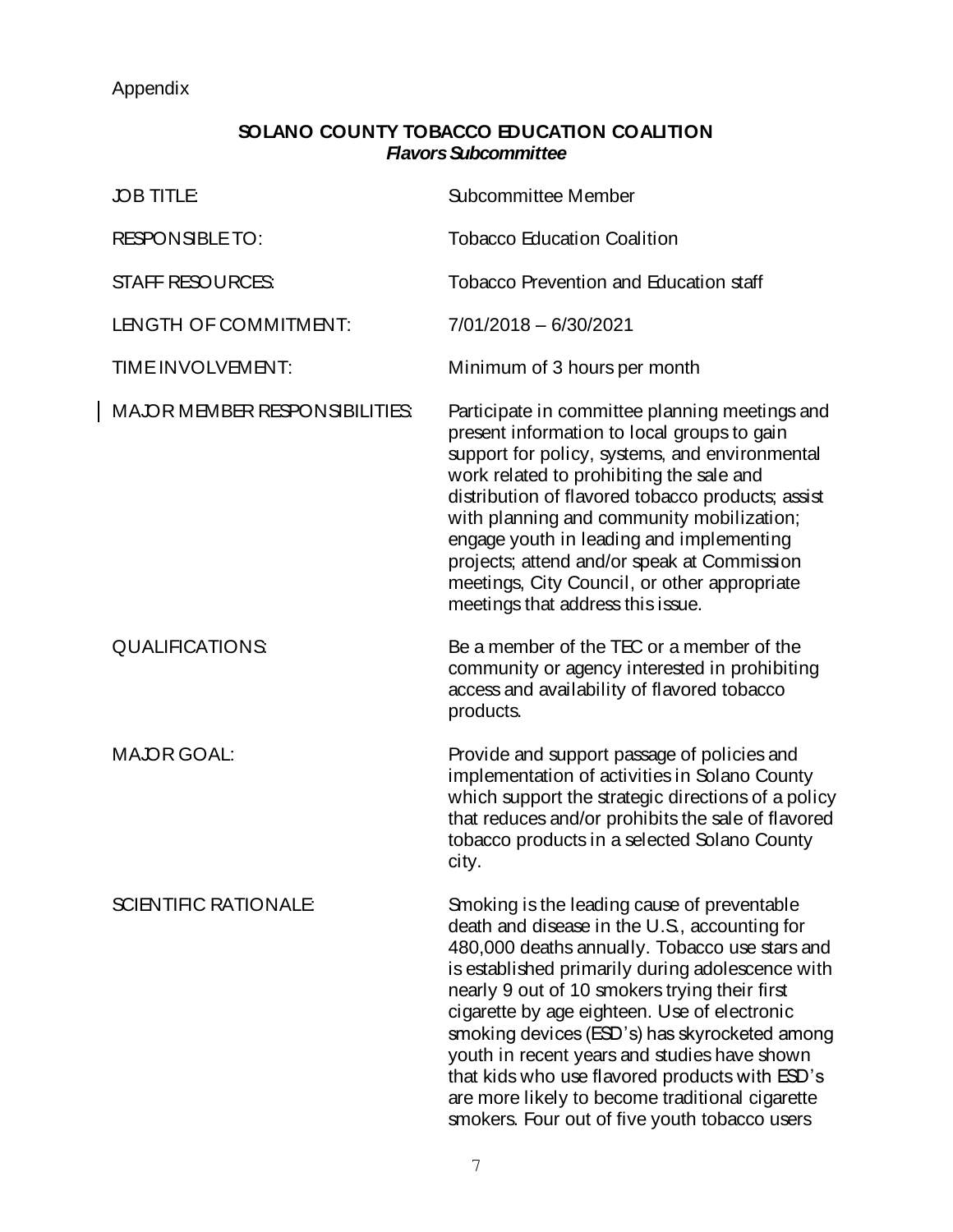started using a flavored product, and are marketed to youth with over 15,000 youthfriendly flavor options such Gummy Bear, Cotton Candy, and Captain Crunch. Tobacco companies spend over \$618 million annually in adverting to attract a new generation of smokers by using flavored products as a lure.

SAMPLE COMMITTEE ACTIVITIES: Participate in strategic planning activities; identify and recruit individuals and/or groups who may be interested in the strategic decisions of the flavors objective, assist in activities such as mobilizing the community, participating in community forums and town hall meetings, helping to organize community spoken word event, staffing booths at community health fairs and participating in community education presentations.